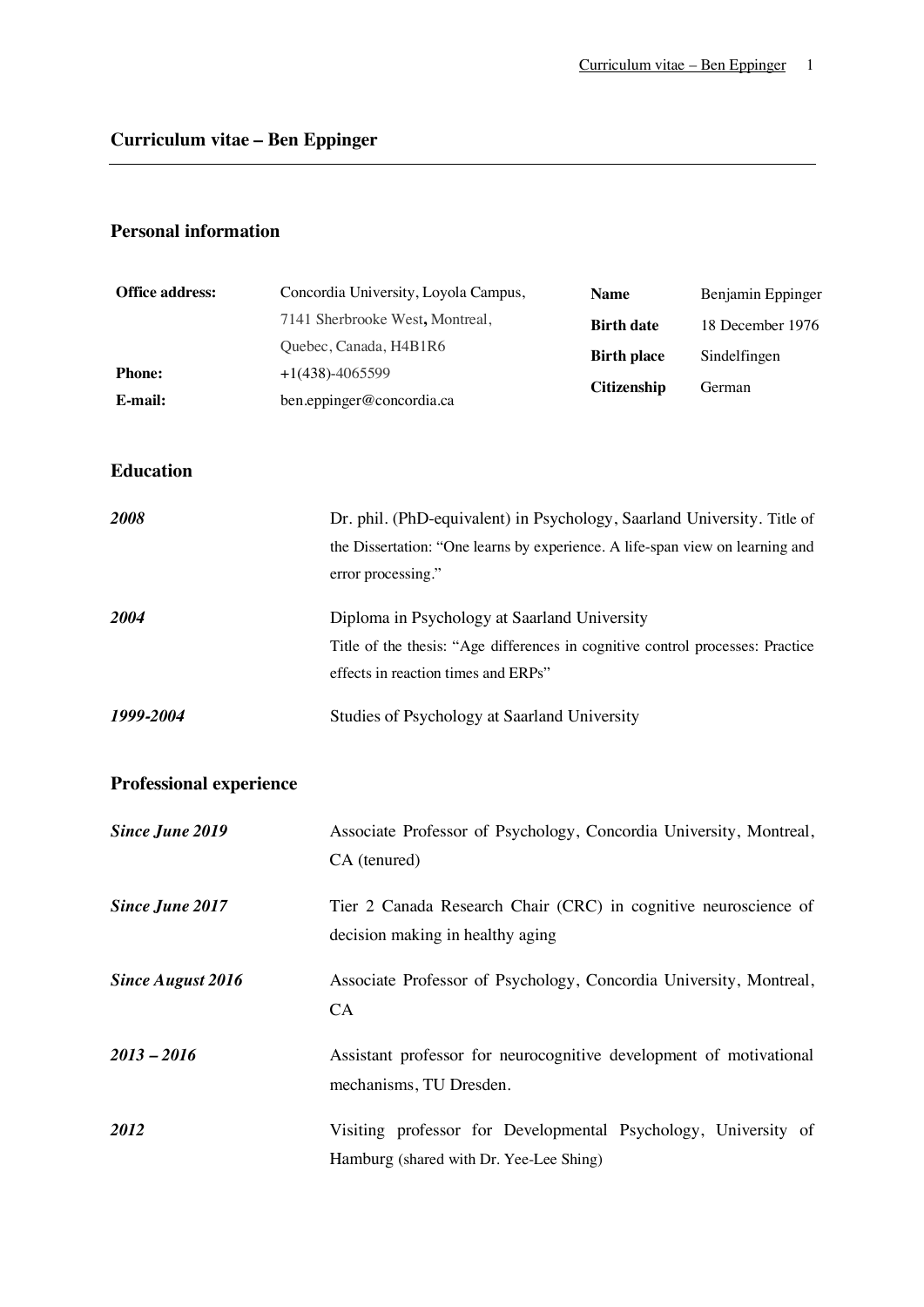| $2010 - 2012$           | Research Scientist, Max Planck Institute for Human Development,                                                               |
|-------------------------|-------------------------------------------------------------------------------------------------------------------------------|
|                         | Berlin (supervision: Prof. Shu-Chen Li, Prof. H.R. Heekeren)                                                                  |
| <b>Since 2010</b>       | Visiting Research Collaborator, Woodrow Wilson School of Public and                                                           |
|                         | International Affairs, Princeton University                                                                                   |
| $2007 - 2010$           | Postdoctoral Research Associate at the Princeton Neuroscience                                                                 |
|                         | Institute, Princeton University (supervision: Prof. J.D. Cohen).                                                              |
| $2005 - 2007$           | PhD student in the DFG/SFB Project "Aging, Resources, Cognition and                                                           |
|                         | Error-induced Learning", Saarland University (supervision: Prof. J. Kray                                                      |
|                         | and Prof. A. Mecklinger)                                                                                                      |
| <b>Memberships</b>      | Member of the Society for Neuroscience.                                                                                       |
|                         |                                                                                                                               |
| <b>Conference</b>       | Science of Learning Symposium, Berlin, 2018                                                                                   |
|                         |                                                                                                                               |
| <b>Ad-hoc reviewer</b>  | Biological Psychiatry, CABN, Cognition, Developmental Psychology,                                                             |
|                         | Cognitive<br>Neuroscience,<br>Developmental<br>Current<br>Biology,                                                            |
|                         | Developmental Neuropsychology, Frontiers in Neuroscience, Journal                                                             |
|                         | of Cognitive Neuroscience, Journal of Neuroscience, Journal of                                                                |
|                         | Psychophysiology, Nature Human Behavior, Nature Communications,                                                               |
|                         | Neurobiology of Aging, Neuroimage, Neuropsychologia, Journal of<br>Gerontology: Psychological Sciences, Psychology and Aging, |
|                         | Psychophysiology, PNAS, Trends in Cognitive Sciences.                                                                         |
|                         |                                                                                                                               |
| <b>Editorial boards</b> | Cognitive, Affective and Behavioral Neuroscience, Associate editor                                                            |
|                         | Special issue on meta-control, Cognitive, Affective and Behavioral                                                            |
|                         | Neuroscience, Editor                                                                                                          |
|                         |                                                                                                                               |

# **Additional affiliations**

| $2017$ – present | Member, Decision neuroscience @ Montreal (D@M)            |  |
|------------------|-----------------------------------------------------------|--|
| $2017$ – present | Researcher, PERFORM Centre                                |  |
| $2017$ – present | Member EngAGE, Centre for Research on Aging               |  |
| $2017$ – present | Member CRDH, Centre for Research in Human Development     |  |
| $2016 - 2020$    | Researcher, Department of Psychology, TU Dresden, Germany |  |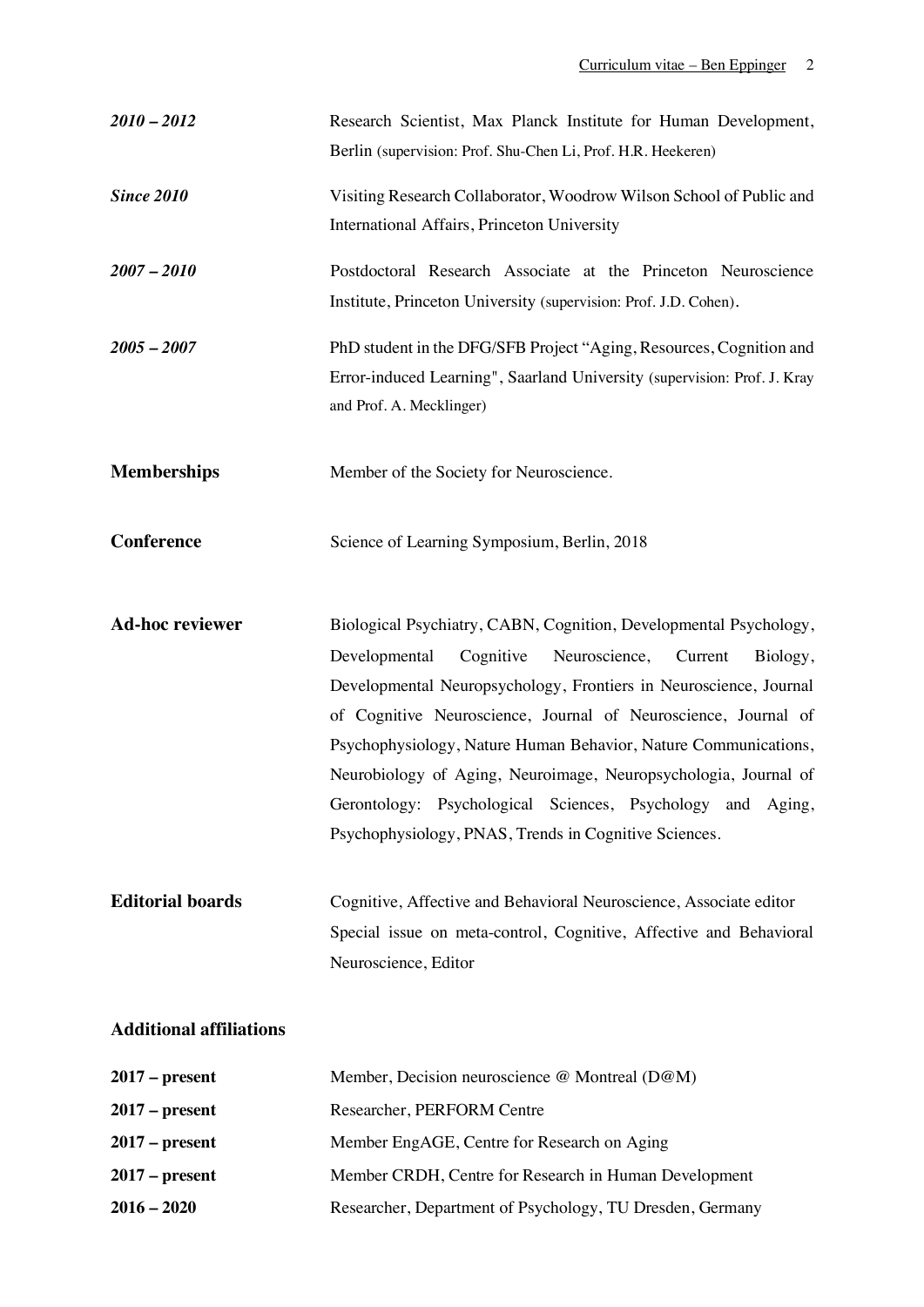| $2016 - 2018$       | Member, Leibnitz Focus group "From mice to men: Determinants of                                                                                                                                                                                                                                                                                                                                                                                                                                                                                                                                                                                             |  |
|---------------------|-------------------------------------------------------------------------------------------------------------------------------------------------------------------------------------------------------------------------------------------------------------------------------------------------------------------------------------------------------------------------------------------------------------------------------------------------------------------------------------------------------------------------------------------------------------------------------------------------------------------------------------------------------------|--|
|                     | learning and neuronal plasticity during aging."                                                                                                                                                                                                                                                                                                                                                                                                                                                                                                                                                                                                             |  |
| <b>Grant review</b> | Agence nationale de la recherche (ANR), Natural Sciences and<br>Engineering Research Council of Canada (NSERC), Israel Science<br>Foundation (ISF), Swiss National Science Foundation, National<br>Science Foundation (NSF)                                                                                                                                                                                                                                                                                                                                                                                                                                 |  |
| <b>Grants</b>       | DAAD travel grant ( $\in$ 1496,00)<br>DAAD travel grant ( $\in$ 1496,00)<br>Adult age differences in decision-making and reward-based learning.<br>NIA Pilot grant, Princeton Center for the Demography of Aging<br>$(\$69,317,2008-2010).$<br>Co-PI, Emotion-sensitive systems for training social cognition in<br>younger and older adults, German Ministry for Education and Research<br>$(BMBF)$ (274.674,00 $\in$ , 2012-2016)<br>PI, Collaborative research center (SFB) project B7: Lifespan age<br>differences in the arbitration of learning strategies<br>(DFG),<br>$(529.716,00€, 2016-2020).$                                                   |  |
|                     | Tier 2 CRC in cognitive neuroscience of decision making in healthy<br>aging, Concordia University, CIHR, (500.000,00 CAD, 2017-2022)<br>Canada Foundation for Innovation's John R. Evans Leaders Fund<br>(236.983,00 CAD, 2017-2022) PI, NSERC Discovery grant Age-<br>related impairments in the flexible allocation of control during learning<br>and decision-making (165.000,00 CAD 2018-2023)<br>Co-PI, SRNDNA NIA Pilot grant (30.000,00 USD over 1 year)<br>Collaborative research center (SFB) project B7/2: The impact of<br>efficiency-flexibility trade-offs on learning strategies across the<br>lifespan (DFG), $(204.805,00 \t∈ 2020-2024)$ . |  |
| <b>Teaching</b>     |                                                                                                                                                                                                                                                                                                                                                                                                                                                                                                                                                                                                                                                             |  |

## **Teaching**

*Application of basic learning sciences in the classroom,* Educational Sciences (TU Dresden, SS 2020); *Developmental cognitive neuroscience: Basic research and potential implications for educational and health interventions*, PSYC 725, Concordia University (Winter Term 2019); *Judgement and Decision Making*, PSYC 464, Concordia University (Fall Term 2019); *Application of basic learning sciences in the classroom,* Educational Sciences (TU Dresden, SS 2019); *Fundamentals of Cognition*, PSYC 364, Concordia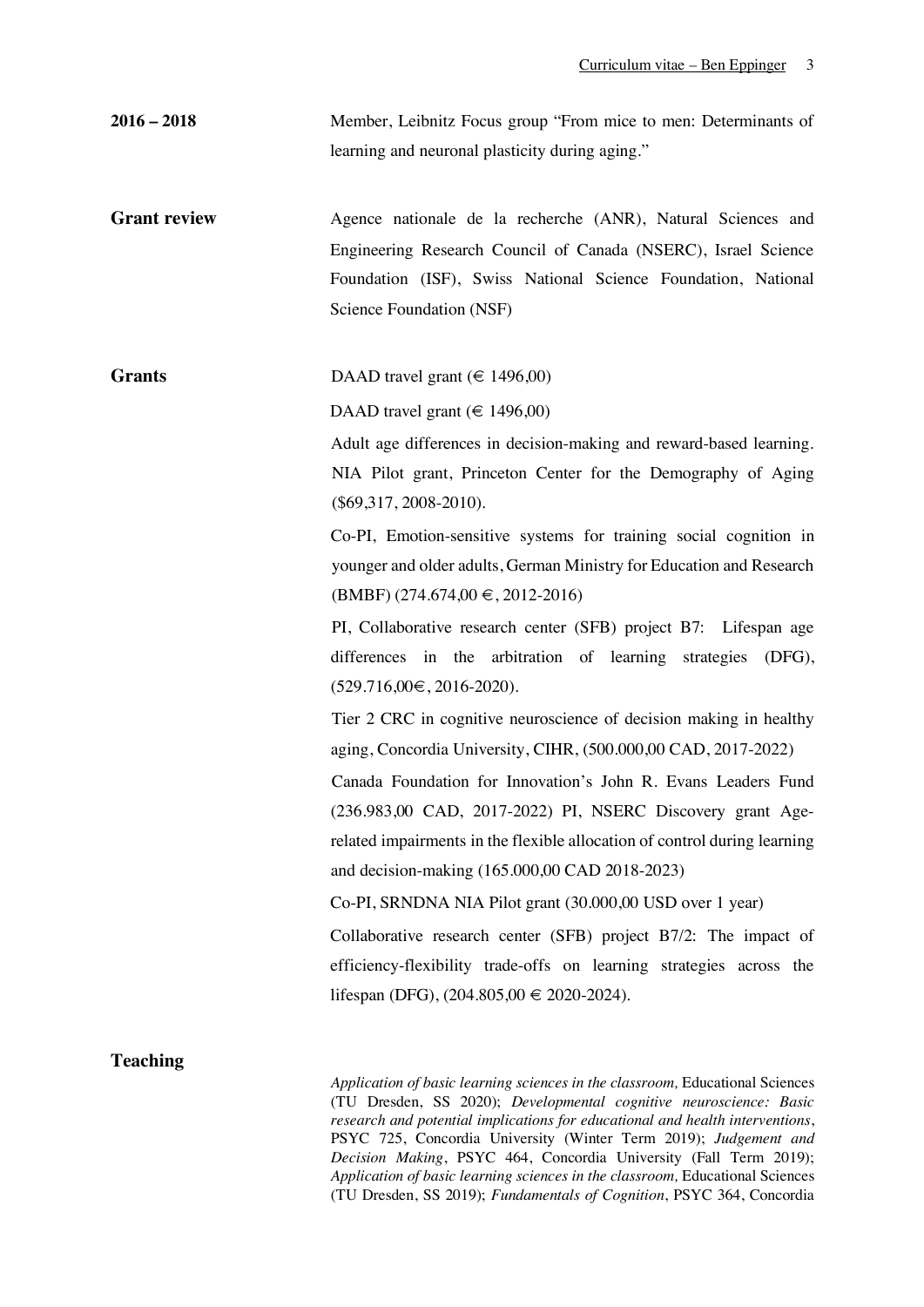University (Winter Term 2018); *Judgement and Decision Making*, PSYC 464, Concordia University (Fall Term 2018)*; Application of basic learning sciences in the classroom,* Educational Sciences (TU Dresden, SS 2018)*; Fundamentals of Cognition*, PSYC 364, Concordia University (Winter Term 2017)*; Judgement and Decision Making*, PSYC 464, Concordia University (Fall Term 2017)*; Judgement and Decision Making*, PSYC 464, Concordia University (Winter Term 2017)*; Emotional and motivational development across the lifespan.* Seminar, Bachelor Psychology (TU Dresden, SS 2016)*; Neurocognitive development across the lifespan*, Master Psychology (TU Dresden, WS 2015/16); *Social development during childhood and adolescence* Seminar, Diploma, Social Sciences (TU Dresden, WS 2015/16)*; Decision mechanisms across the lifespan.* Seminar, Bachelor Psychology (TU Dresden, WS 2015/16)*; Reinforcement learning.* Workshop at the MPI for Human Development (SS 2015, together with Rasmus Bruckner)**;** *Emotional and motivational development across the lifespan.* Seminar, Bachelor Psychology (TU Dresden, SS 2015)*; Lifespan Neuroscience of Social and Goal-directed Behavior*, Master Psychology (TU Dresden, SS 2015)*; Cognitive and motivational development across the lifespan.* Seminar, Diploma, Social Sciences (TU Dresden, WS 2014/15); *Decision mechanisms across the lifespan.* Seminar, Bachelor Psychology (TU Dresden, WS 2014/15); *Emotional and motivational development across the lifespan.* Seminar, Bachelor Psychology (TU Dresden, SS 2014)*; Lifespan Neuroscience of Social and Goal-directed Behavior*, Master Psychology (TU Dresden, SS 2014)*; Decision mechanisms across the lifespan.* Seminar, Bachelor Psychology (TU Dresden, WS 2013/14)*; Social development during childhood and adolescence* Seminar, Diploma, Social Sciences (TU Dresden, WS 2013/14)*; Emotional and motivational development across the lifespan: A cognitive neuroscience approach.* Seminar, Bachelor Psychology (TU Dresden, SS 2013)*; Developmental cognitive neuroscience of learning.* Seminar, Educational Sciences (TU Dresden, SS 2013)*; Development of social behavior: A cognitive neuroscience perspective. Seminar*, Master (TU Dresden, WS 2012)*; Developmental cognitive neuroscience.* (2 courses), Bachelor (University of Hamburg, SS 2012)**;** *Research Methods Seminar*, Bachelor and Master (University of Hamburg, SS 2012); *Social developmental neuroscience*, Seminar Bachelor (Free University, Berlin, WS 2011/2012)*; A lifespan view on developmental cognitive neuroscience*, Seminar, Diploma (Saarland University, WS 05/06).

**Supervised diploma/master theses:** Barbara Mock (2007, diploma thesis). Title: Developmental differences in learning and error processing. Michael Herbert (2010, diploma thesis). Title: Can older adults profit from salient feedback during reinforcement learning? An ERP-Study. Maik Walter (2013, master thesis). Title: Age differences in model-free versus model-based contributions to learning. Rasmus Bruckner (2013-2014, master thesis). Title: Belief updating: The modulating role of dopaminergic prediction error responsivity in adolescents. Lea Bartsch (2014-2015, master thesis). Title: Using TMS to affect model-based learning. Sean Devine (2019-2020, master thesis). Title: Age differences in prevalence-induced concept change. **Supervised dissertations:** Julia Rodriguez Buritica (2011-2016, dissertation) Title: Developmental differences in observational learning. Rasmus Bruckner (2015-2020, dissertation). Title: Age differences in adaptive learning: A neuro-computational approach. Florian Bolenz (2016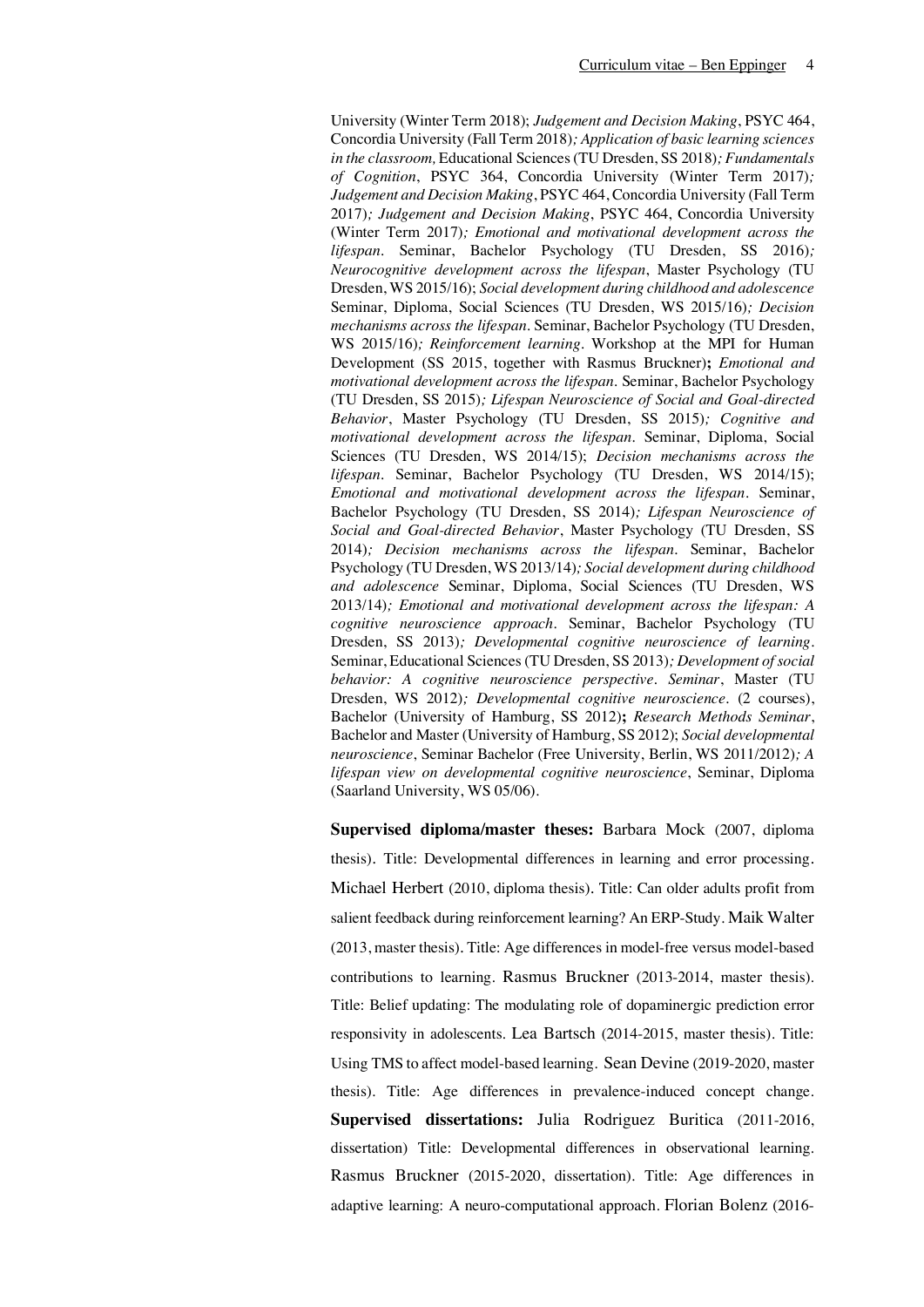2020, dissertation). Title: Age differences in the arbitration of learning strategies. Joni Shuchat (2017-2022, dissertation). Title: Age differences in the learning of latent states. Maxine Profitt (2017-2022, dissertation). Title: Effects of subclinical ADHD on goal-directed behavior. Susanne Neupert (2018-2022, dissertation). Title: Successor representation learning across the lifespan. Alexa Ruel (2018-2022, dissertation). Title: Development of goaldirected decision processes.

### **Publications**

- **Eppinger, B.** Ruel, A.,& Bolenz, F. (in prep.) Diminished state space (DSS) hypothesis of human aging.
- Ruel, A., Bolenz, F., Li, S-C., **Eppinger, B.** (in prep.) Age differences in model-based decision-making under varying demands on the representation of state spaces.
- Bruckner, R., Nassar, M. R., Li, S.-C., & **Eppinger, B.** (in prep). Default beliefs guide learning under uncertainty under uncertainty in children and older adults. https://psyarxiv.com/nh9bq/
- Devine, S., Neuman, C., Wilson, R.C. Levari, D.E., & **Eppinger, B.** (sub.) Less prevalence-induced concept change in older adults. https://psyarxiv.com/uhcp7
- Bolenz, F., Profitt, M., Stechbarth, F., **Eppinger, B.**, Strobel, A. (sub.). Need for cognition does not account for individual differences in meta-control of decision making. https://psyarxiv.com/d7y4w
- Devine, S., Otto, R.A., Bolenz, F., Reiter, A.M.F., & **Eppinger, B.** (under revision). Cognitive resource limitations shift effort trade-offs across the lifespan. https://psyarxiv.com/9m6au/
- Reiter, A.M.F., Diaconescu, A. O., **Eppinger, B.**, & Li, S.-C. (under review). Human aging alters Bayesian belief social inference about others' changing intentions. https://psyarxiv.com/3etup/
- Bolenz, F. & **Eppinger, B.** (under review) Valence biases in the meta-control of decision-making in adolescents and young adults https://psyarxiv.com/5u9jq
- Rodriguez-Buritica, J. M., **Eppinger, B.**, Heekeren, H. R., Crone, E.A., & van Duijvenvoorde, A., C., K. *(under revision)*. Examining Observational Reinforcement Learning Across Development
- Devine, S., Neuman, C., Wilson, R.C. Levari, D.E., & **Eppinger, B.** (2020) Prevalence-induced concept change in older adults. Proceedings of the 42nd Annual Meeting of the Cognitive Science Society
- Reiter, A. M. F., Suzuki, S., O'Doherty, J. P., Li, S.-C., & **Eppinger, B.** (2019). Risk contagion by peers affects learning and decision-making in adolescents. *JEP; General,* 148(9):1494-1504.
- Bolenz, F., Kool, W., Reiter, A.M.F., **Eppinger, B.** (2019) Meta-control of learning strategies in human aging. eLife, 8:e49154.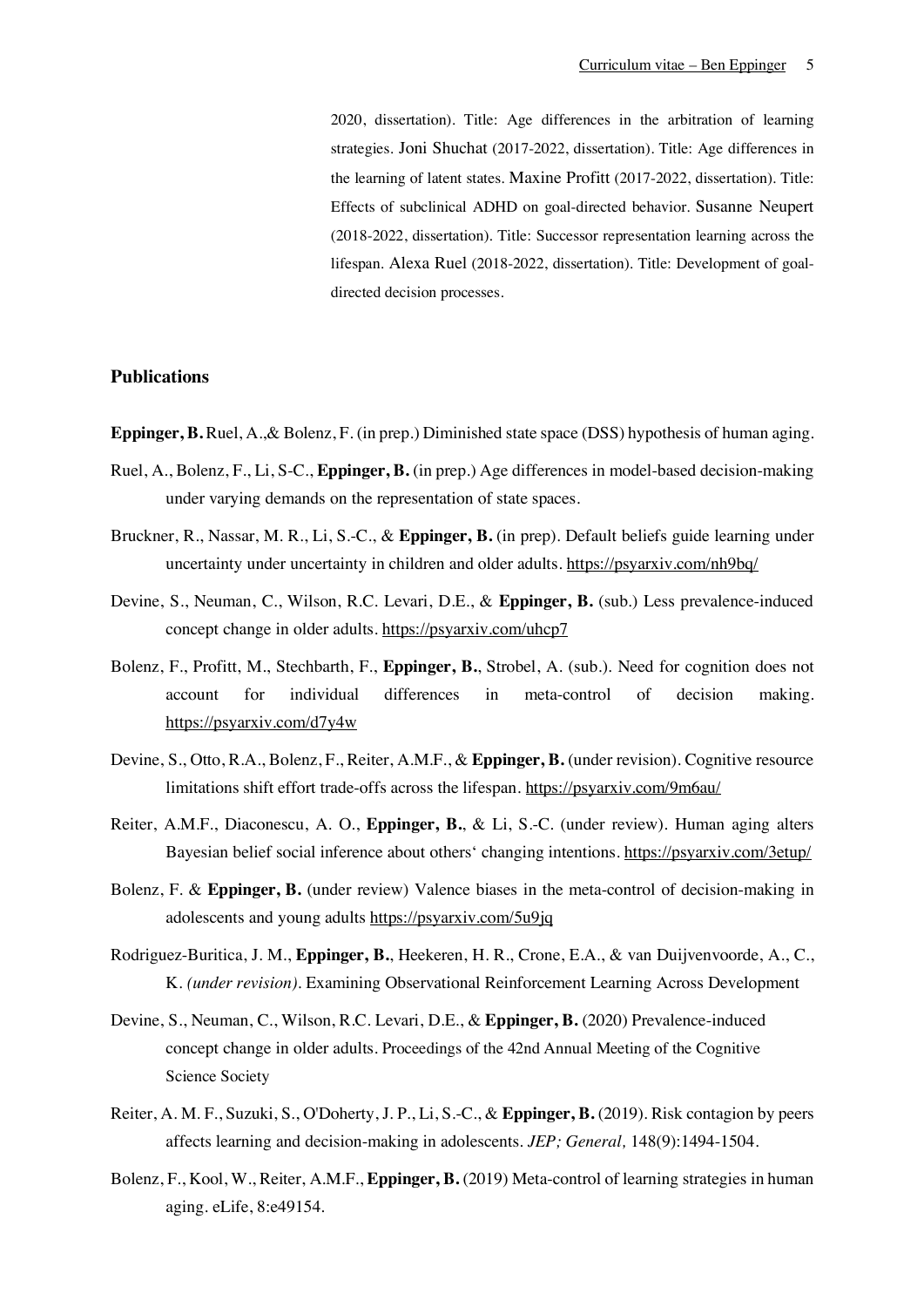- Kroemer, N. B., Lee, Y., Pooseh, S., Schad, D. J., **Eppinger, B.**, Goschke, T., & Smolka, M. N. (2019). L-DOPA Reduces Model-Free Control of Behavior by Attenuating the Transfer of Value to Action. *Neuroimage, 186: 113-125*.
- Rodriguez-Buritica, J. M., Heekeren, H. R., Li, S.-C., & **Eppinger, B.** (2018). Developmental differences in the neural dynamics of observational learning. *Neuropsychologia, 119: 12-23*
- van den Bos, W., Bruckner, R., Nassar, M. R., Mata, R., & **Eppinger, B.** (2018). Computational Neuroscience across the Lifespan: promises and pitfalls. *Developmental Cognitive Neuroscience, 33:* 42–53.
- **Eppinger, B.**, Heekeren, H. R., & Li, S.-C. (2018). Adult age and individual differences in intertemporal choice under subjective decision conflict. *Cerebral Cortex, 28:* 3764–3774
- Wittkuhn, L., **Eppinger, B**., Bartsch, L., Thurm, F., Korb, F.M., & Li, S.-C. (2018). Repetitive transcranial magnetic stimulation over the dorsolateral prefrontal cortex modulates value-based learning during sequential decision-making. *Neuroimage, 167: 384-395*.
- Bolenz, F., Reiter, A., & **Eppinger, B.** (2017). Developmental changes in learning: Computational mechanisms and social influences. *Frontiers in Psychology*.
- Reiter, A., Kanske, P., **Eppinger, B.**, & Li, S.-C. (2017). The Aging of the Social Mind: Differential Effects on Components of Social Understanding. *Scientific Reports, 7: 1-8*.
- **Eppinger, B.**, Walter, M., & Li, S.-C. (2017). Electrophysiological correlates reflect the integration of model-based and model-free decision information. *Cognitive, Affective and Behavioral Neuroscience*.
- Nassar, M. R., Bruckner, R., & **Eppinger, B**. (2016b). What do we GANE with age? *Behavioral and Brain Sciences (*commentary on Mather, M., Clewett, D., Sasaki M., & Harley C.W.).
- Nassar, M. R., Bruckner, R., Gold, J. I., Li, S.-C., Heekeren, H. R., & **Eppinger, B**. (2016a). Age differences in learning emerge from an insufficient representation of uncertainty in older adults. *Nature Communications, 7*, 1-13.
- Rodriguez-Buritica, J., **Eppinger, B.**, Schuck, N. W., Heekeren, H. R., & Li, S.-C. (2016). Electrophysiological correlates of observational learning in children. *Developmental Science, 19*, 699-709.
- van den Bos, W., & **Eppinger, B.** (2016). Developing developmental cognitive neuroscience: From agenda setting to hypothesis testing. *Developmental Cognitive Neuroscience, 17*, 138-144.
- Li, S.-C., & **Eppinger, B.** (2016). Lifespan development of adaptive neurocognitive representations: Reciprocal interactions between cognition and motivation. In T. Braver (Ed.), *Handbook of Motivation and Control*: Academic Press.
- **Eppinger, B**, Heekeren, HR, Li, S-C (2015) Age-related prefrontal impairments implicate deficient prediction of future reward. *Neurobiology of Aging* 36:2380-2390.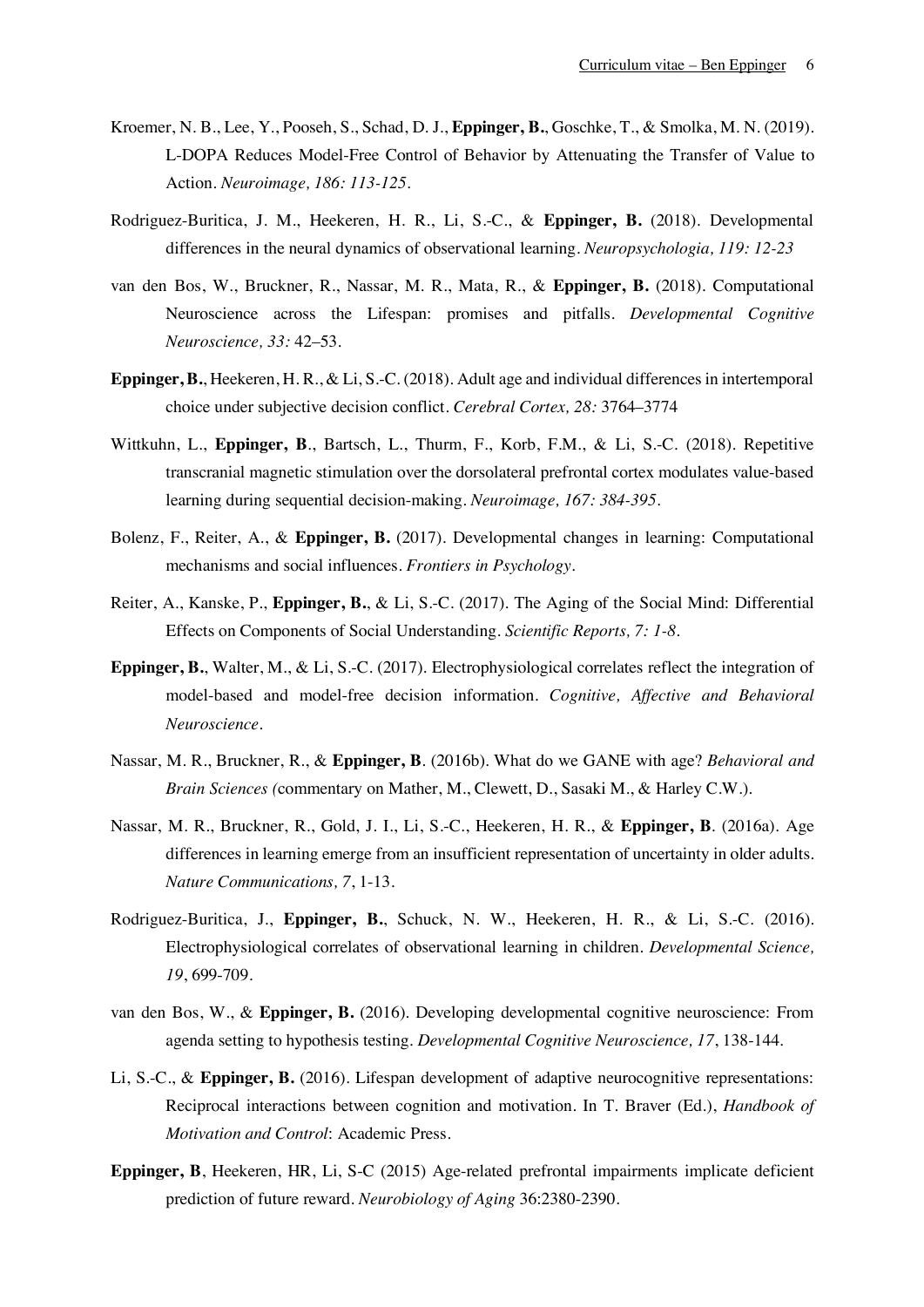- **Eppinger, B.**, & Bruckner, R. (2015). Age-related changes in learning and decision-making under uncertainty. In T. M. Hess, C. E. Loeckenhoff & J. Strough (Eds.), *Aging and Decision Making: Empirical and Applied Perspectives*: Elsevier.
- Störmer, V., **Eppinger, B**., & Li, S.-C. (2014). Reward speeds up and increases reliability of selective visual attention: a lifespan comparison. *Cognitive, Affective and Behavioral Neuroscience*
- **Eppinger B**, Walter M, Heekeren HR, Li S-C (2013) Of goals and habits: Age-related and individual differences in goal-directed decision-making. Frontiers in Decision Neuroscience 7:1-14.
- **Eppinger, B.**, Schuck, N.W., Nystrom, L.E., Cohen, J.D. (2013) Reduced striatal responses to reward prediction errors in older compared to younger adults. *Journal of Neuroscience* 33:9905-9912.
- **Eppinger, B.**, Nystrom, L., & Cohen, J. D. (2012). Reduced sensitivity to immediate reward during decision-making in older than younger adults. *PLoS ONE, 7*(5), 1-10.
- Haemmerer, D., & **Eppinger, B.** (2012). Dopaminergic and prefrontal contributions to reward-based learning and outcome monitoring during child development and aging. *Developmental Psychology, 48*, 862-874.
- **Eppinger, B.**, Haemmerer, D., & Li, S.-C. (2011). Neuromodulation of reward-based learning and decision making in human aging. *Annals of the New York Academy of Sciences, 1235*, 1-17.
- Herbert, M., **Eppinger, B.**, & Kray, J. (2011). Younger but not older adults benefit from salient reward feedback during learning. *Frontiers in Cognition, 2*, 1-9.
- **Eppinger, B.**, Kray, J. (2011). To choose or to avoid: Age differences in learning from positive and negative feedback. *Journal of Cognitive Neuroscience, 23, 41-52.*
- **Eppinger, B.**, Herbert, M., & Kray, J. (2010). We remember the good things. Age differences in learning and memory. *Neurobiology of Learning and Memory, 93*, 515-521.
- **Eppinger, B.**, Mock, B., & Kray, J. (2009). Developmental differences in learning and error processing: Evidence from ERPs. *Psychophysiology, 46, 1-11*.
- Kray, J., & **Eppinger, B.** (2009). An event-related potential (ERP) approach to study cognitive control processes. In M. Crocker & J. Siekmann (Eds.), *Resource-adaptive cognitive processes*: Springer.
- **Eppinger, B.**, Kray, J., Mock, B., & Mecklinger, A. (2008). Better or worse than expected? Aging, Learning, and the ERN. *Neuropsychologia, 46*, 521-539.
- **Eppinger, B.**, Kray, J., Mecklinger, A., & John, O. (2007). Age differences in task switching and response monitoring: Evidence from ERPs. *Biological Psychology*, 75, 52-67.
- Kray, J., & **Eppinger, B.** (2006). Effects of associative learning on age differences in task-set switching. *Acta Psychologica*, 123, 187-203.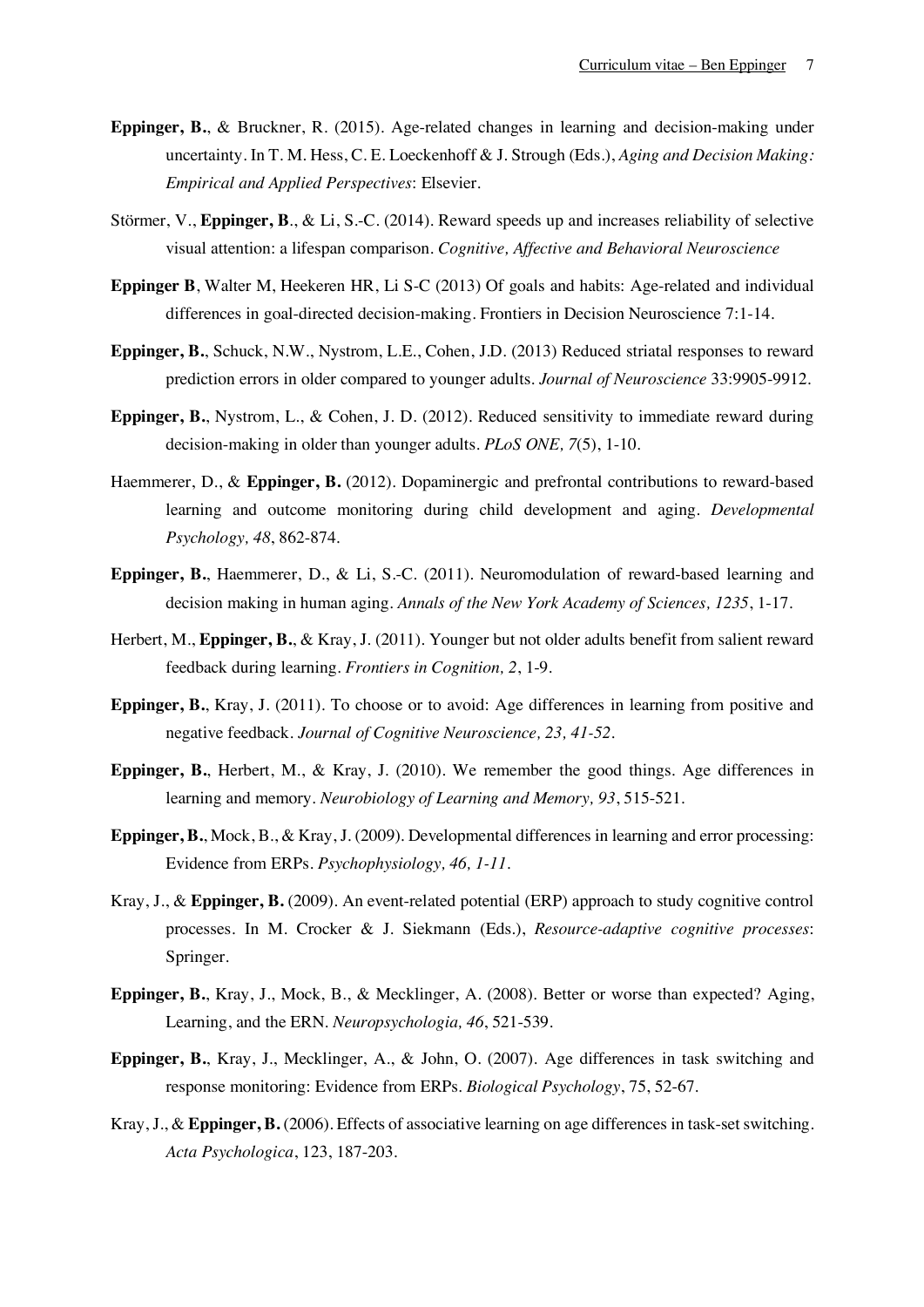Kray, J., **Eppinger, B.**, & Mecklinger, A. (2005). Age differences in attentional control: An eventrelated potential approach. *Psychophysiology, 42*, 407-416.

#### **Selected talks and colloquium presentations**

- Eppinger B. (2020) Neurobiologische Mechanismen des Lernens: Entwicklungsbedingte und interindividuelle Unterschiede. *Talk at Universität Landau*
- Eppinger B. (2019) Learning and decision-making across the human lifespan. *Talk at the Donders Institute for Cognition, Brain and Behaviour, Nijmegen*
- Eppinger B. (2018) Learning and decision-making across the lifespan. Talk at *Universität Mainz*
- Eppinger B. (2018) Effects of human aging on model-based control during learning and decision-making. Talk at the *Annual Meeting of the Society for Neuroscience, San Diego*
- Eppinger B. (2018) Altersbedingte Veränderungen im Lern- und Entscheidungsverhalten: Grundlagenforschung und ihre Anwendungsmöglichkeiten. Talk at *Universität Siegen*
- Eppinger B. (2018) Neural correlates of observational learning across development, Talk at *FLUX Conference, Berlin*
- Eppinger B. (2018) Lifespan developmental differences in the effects of opportunity costs on cognitive effort, Talk at *FLUX Conference, Berlin*
- Eppinger B. (2018) Age differences in learning and decision-making across the human lifespan: A neurocomputational approach. Talk at *Georgetown University*
- Eppinger B. (2018) Developmental changes in social learning and decision-making: Integration of findings and potential applications Talk at *Psychologie und Gehirn, Giessen*
- Eppinger B. (2017) Computational and neuroscience approaches to age differences in learning and decisionmaking. Talk at the Montreal Neuroscience Institute (MNI)
- Eppinger B. (2016) From simple mappings to complex state spaces. Lifespan age differences in learning. Talk at *Hamburg University*
- Eppinger B. (2016) Computational and neuroscience approaches to age differences in learning and decisionmaking across the human lifespan. Talk at the *MPI for Demographic Research. Rostock*.
- Eppinger B. (2016) Lifespan age differences in goal-directed learning and decision-making. Talk at *Concordia University. Montreal.*
- Eppinger B, Bruckner R, Nassar MR (2015) A normative computational approach to age differences in learning across the human lifespan. Talk at the *Congress of the Swiss Society for Psychology. Geneva*
- Eppinger, B., Heekeren, H. R., & Li, S.-C. (2015). Age-related deficits in prefrontal learning mechanisms. Talk at the *SRNDNA conference, Miami*.